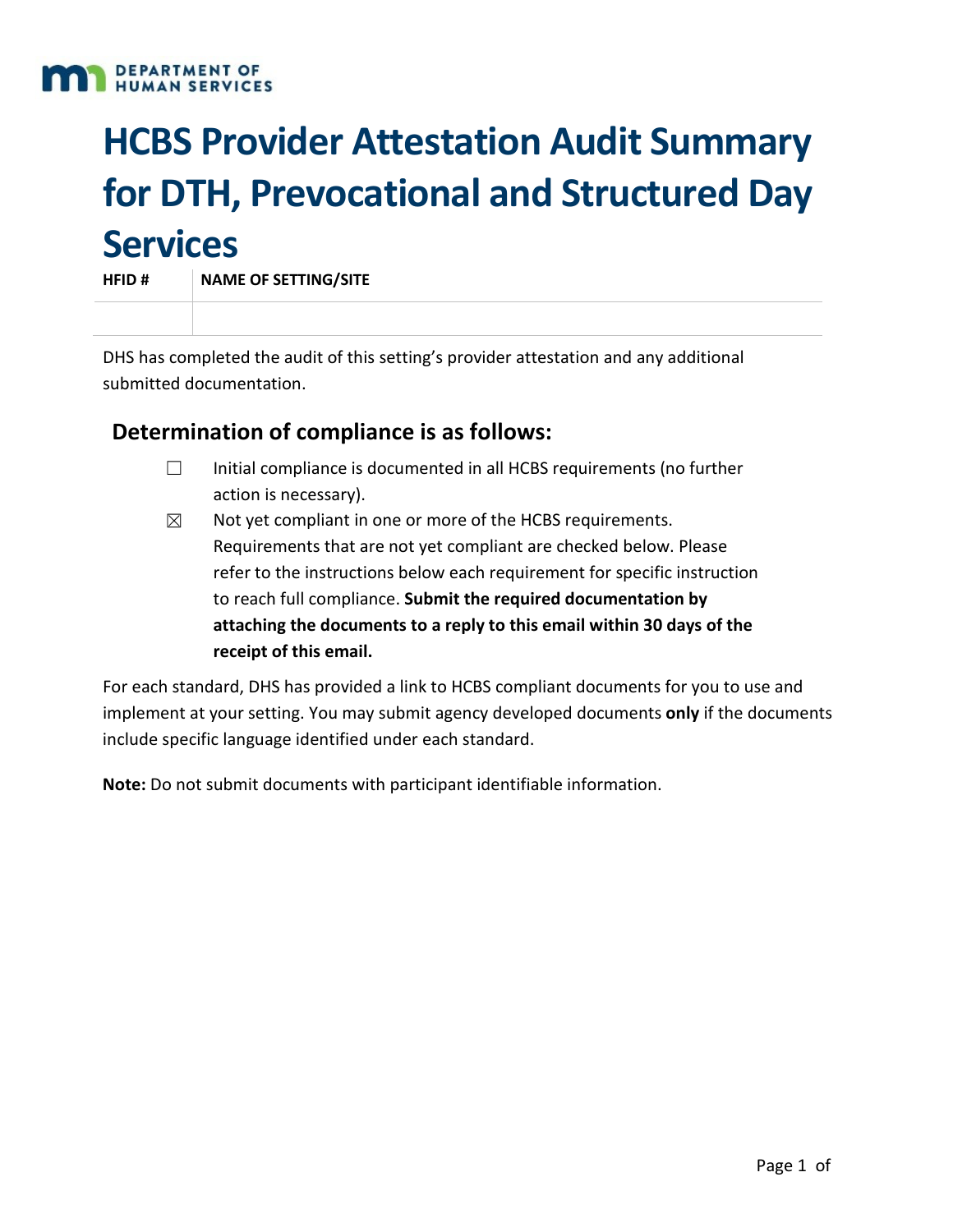

# **8. Employment**

**Federal requirement:** The setting provides opportunities for people to seek employment and work in competitive integrated settings.

- ☐ **Not yet compliant: To comply Submit the following document(s):**
	- A blank copy of the DHS [Staff Annual Training Record form \(DOCX\)](https://mn.gov/dhs/assets/245d-staff-annual-training-record-sample-document_tcm1053-297313.docx) or a staff training record or employee handbook that includes the following language:
		- "Staff are trained on the person's CSSP/CSSP Addendum."
	- $\Box$  A blank copy of the DHS [45-Day Meeting Summary form \(for new people\)\(DOCX\)](https://mn.gov/dhs/assets/245d-45-day-meeting-summary-sample-document_tcm1053-297069.doc) or a support planning document that provides information to support the following:
		- The provider explores with people whether they
		- want to look for competitive, integrated employment.
		- The provider works with people to enable them to work in the community.

## **9. Community Life**

**Federal requirement:** The setting provides opportunities to access and engage in community life.

- ☐ **Not yet compliant: To comply Submit the following document(s):**
	- $\Box$  A blank copy of the DHS [Staff Annual Training Record form \(DOCX\)](https://mn.gov/dhs/assets/245d-staff-annual-training-record-sample-document_tcm1053-297313.docx) or a provider developed staff training record that indicates:
		- "Staff are trained on the person's CSSP/CSSP Addendum."
	- $\Box$  A blank copy of the DHS [45-Day Meeting Summary form \(for new people\)\(DOCX\)](https://mn.gov/dhs/assets/245d-45-day-meeting-summary-sample-document_tcm1053-297069.doc), Progress Review Meeting Summary Form or other form that supports the following:
		- The provider asks people about their interests and activities they want to participate in.
		- The provider provides opportunities and support for people to be fully included in the greater community, individually and in groups, as desired.

# **10. Control of money**

**Federal requirement:** The setting supports the person's control of personal resources (their money).

- ☐ **Not yet compliant: To comply Submit the following document(s):**
	- $\Box$  A blank copy of the [Staff Annual Training Record form \(DOCX\)](https://mn.gov/dhs/assets/245d-staff-annual-training-record-sample-document_tcm1053-297313.docx) or other form that shows staff are trained on service recipient rights and staff responsibilities related to ensuring the exercise and protection of those rights.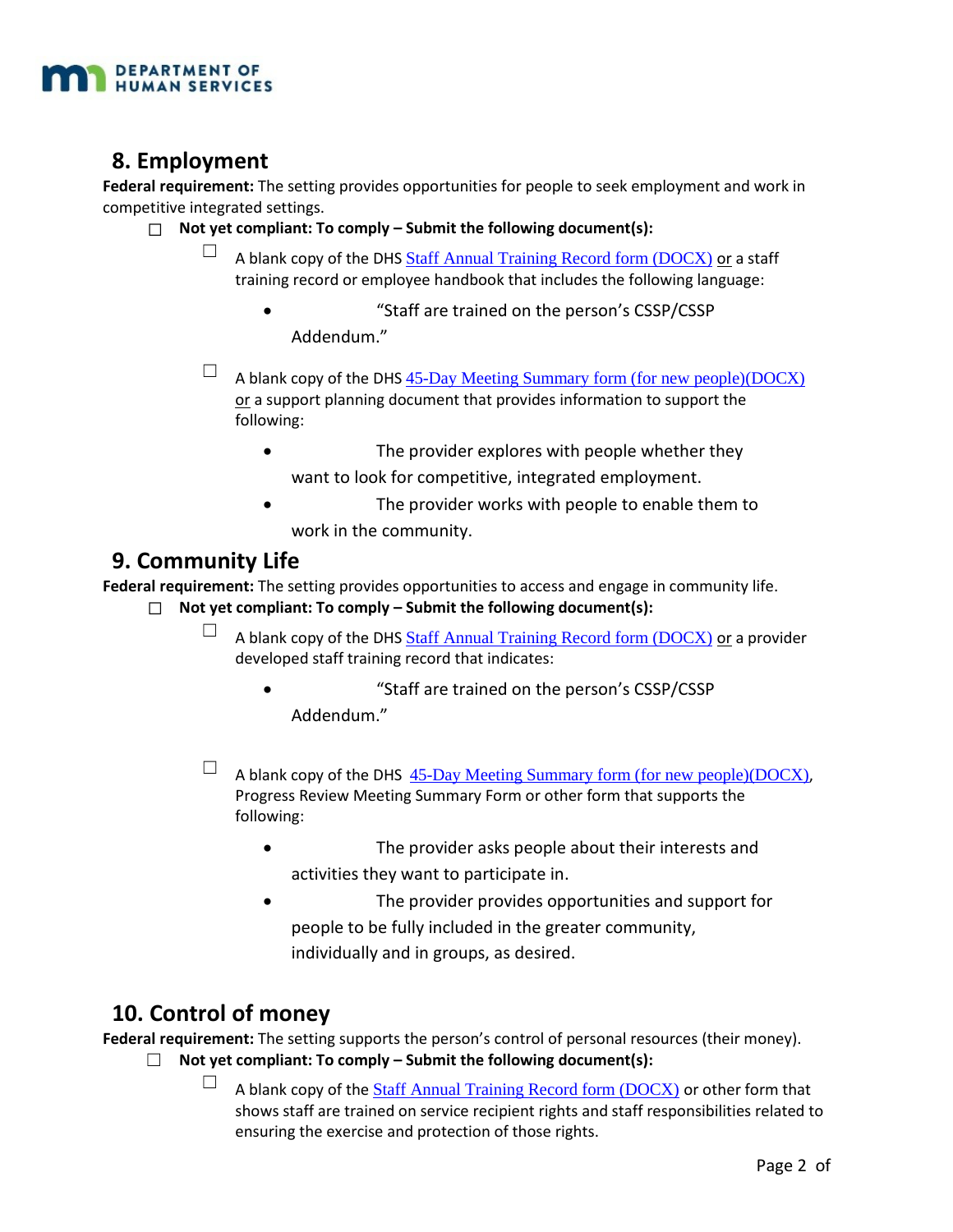

- □ Blank copy of DHS [Funds and Property Authorization form \(DOCX\)](https://mn.gov/dhs/assets/245d-funds-and-property-authorization-sample-document_tcm1053-297263.doc) or a policy/procedure containing supporting documentation that includes the following elements:
	- People must retain the use and availability of their personal funds or property (unless restrictions are justified and documented), have their funds separated from funds of other persons, funds of provider or staff, and document the receipt and disbursement of my funds or other property at the time of receipt or disbursement.
	- Staff must not borrow money from people, purchase personal items from people, require people to purchase items for which the program is eligible for reimbursement or use a person's funds to purchase items for which the provider is already receiving public or private payments.

## **11. Privacy**

**Federal requirement:** The setting ensures people's rights to privacy.

#### ☐ **Not yet compliant: To comply – Submit the following document(s):**

- $\Box$  A blank copy of the DHS [Staff Annual Training Record form \(DOCX\)](https://mn.gov/dhs/assets/245d-staff-annual-training-record-sample-document_tcm1053-297313.docx) or a staff training record or employee handbook that includes the following language:
	- "Staff are trained on recipient rights and staff responsibilities related to ensuring the exercise and protection of those rights."
- $\Box$  A blank copy of the DHS Home and Community-based Services Service Recipient [Rights \(DOCX\)](https://mn.gov/dhs/assets/245d-service-recipient-rights-packet-sample-document_tcm1053-302528.doc) or client/participant handbook that includes the following language:
	- "All participant/service recipients have the right to respect and privacy."
	- "People's information, such as personal, financial, service, health and/or medical information is kept private."

## **12. Dignity and respect**

**Federal requirement:** The setting ensures people's dignity, respect.

- ☐ **Not yet compliant: To comply Submit the following document(s):**
	- $\Box$  A blank copy of the DHS [Staff Annual Training Record form \(DOCX\)](https://mn.gov/dhs/assets/245d-staff-annual-training-record-sample-document_tcm1053-297313.docx) or a staff training record or employee handbook that includes the following language:
		- "Staff are trained on recipient rights and staff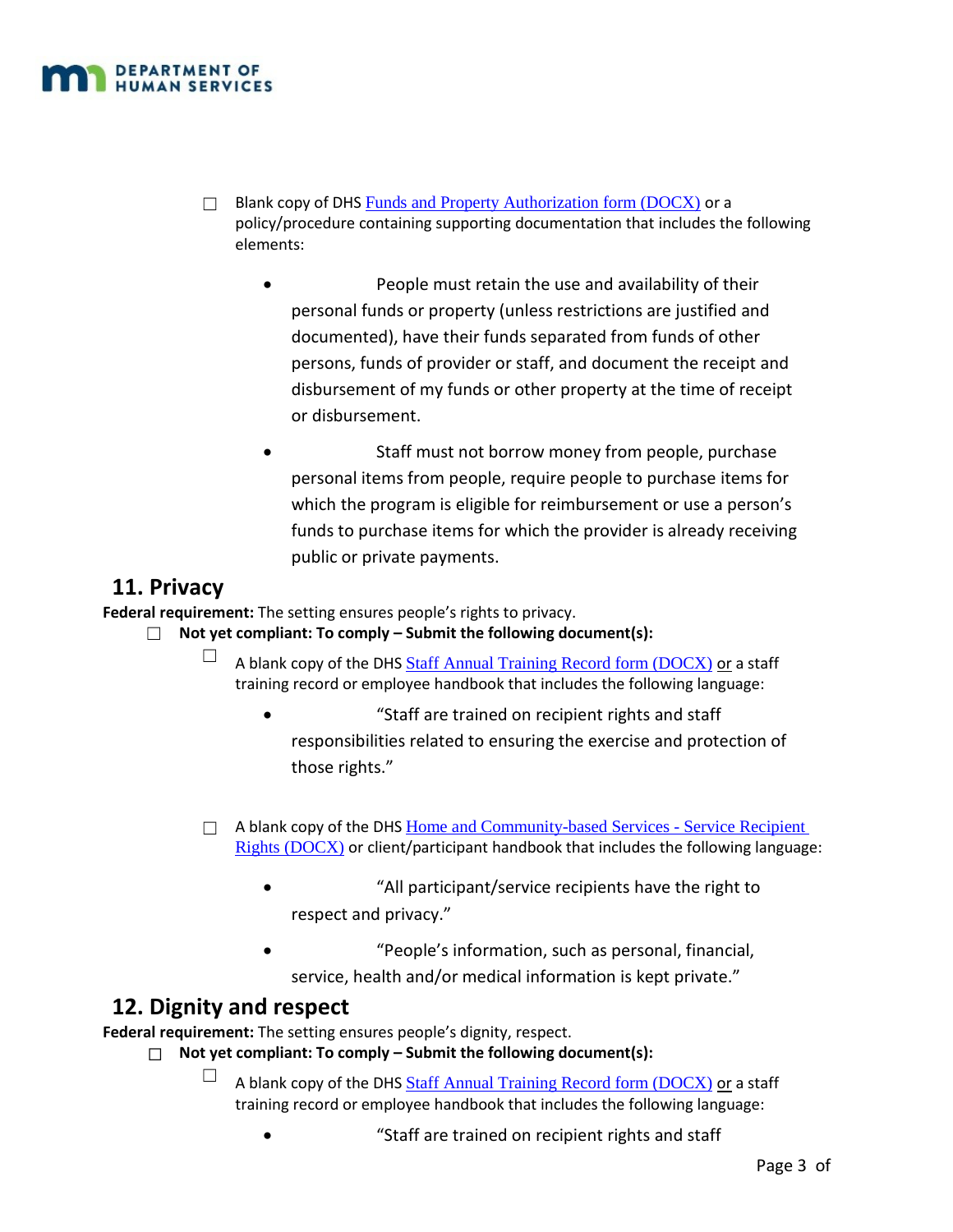

responsibilities related to ensuring the exercise and protection of those rights."

- $\Box$  A blank copy of the DHS Home and Community-based Services Service Recipient [Rights \(DOCX\)](https://mn.gov/dhs/assets/245d-service-recipient-rights-packet-sample-document_tcm1053-302528.doc) or client/participant handbook that includes the following language:
	- "All participant/service recipients are informed of their right to be treated with courtesy (dignity) and/or respect and have access to and respectful treatment of their personal possessions at any time."

# **13. No coercion/restraint**

**Federal requirement:** The setting ensures people's freedom from coercion and restraint.

- ☐ **Not yet compliant: To comply Submit the following document(s):**
	- $\Box$  A blank copy of the DHS Emergency Use of Manual Restraint (EUMR) Policy [\(DOCX\)](https://mn.gov/dhs/assets/245d-emergency-use-of-manual-restraints-not-allowed-policy-sample-document_tcm1053-338772.docx), [Staff Annual Training Record form \(DOCX\)](https://mn.gov/dhs/assets/245d-staff-annual-training-record-sample-document_tcm1053-297313.docx) or other form staff training record or employee handbook that includes the following language:
		- If EUMR template: "All participants, service recipients will be free from staff trying to control their behavior by physically holding them or using a restraint to keep them from moving, giving them medication they don't want to take or that isn't prescribed for the person, or putting them in time out, seclusion or restrictive intervention; except if and when manual restraint is needed in an emergency to protect the person or others from physical harm."
		- "Providers must not use manual, physical, or chemical restraints, or restrictive interventions unless in an emergency to protect the person or others from physical harm."
		- If staff training or orientation form: "Staff are trained on recipient rights and staff responsibilities related to ensuring the exercise and protection of those rights."
	- □ A blank copy of the DHS Home and Community-based Services Service Recipient [Rights \(DOCX\)](https://mn.gov/dhs/assets/245d-service-recipient-rights-packet-sample-document_tcm1053-302528.doc) or [Emergency Use of Manual Restraint \(EUMR\) Policy \(DOCX\)](https://mn.gov/dhs/assets/245d-emergency-use-of-manual-restraints-not-allowed-policy-sample-document_tcm1053-338772.docx) or client/participant handbook that includes the following language:
		- "All participants, service recipients will be free from staff trying to control their behavior by physically holding them or using a restraint to keep them from moving, giving them medication they don't want to take or that isn't prescribed for them, or putting them in time out, seclusion or restrictive intervention; except if and when manual restraint is needed in an emergency to protect the person or others from physical harm."
		- "I will be free from staff trying to control my behavior by physically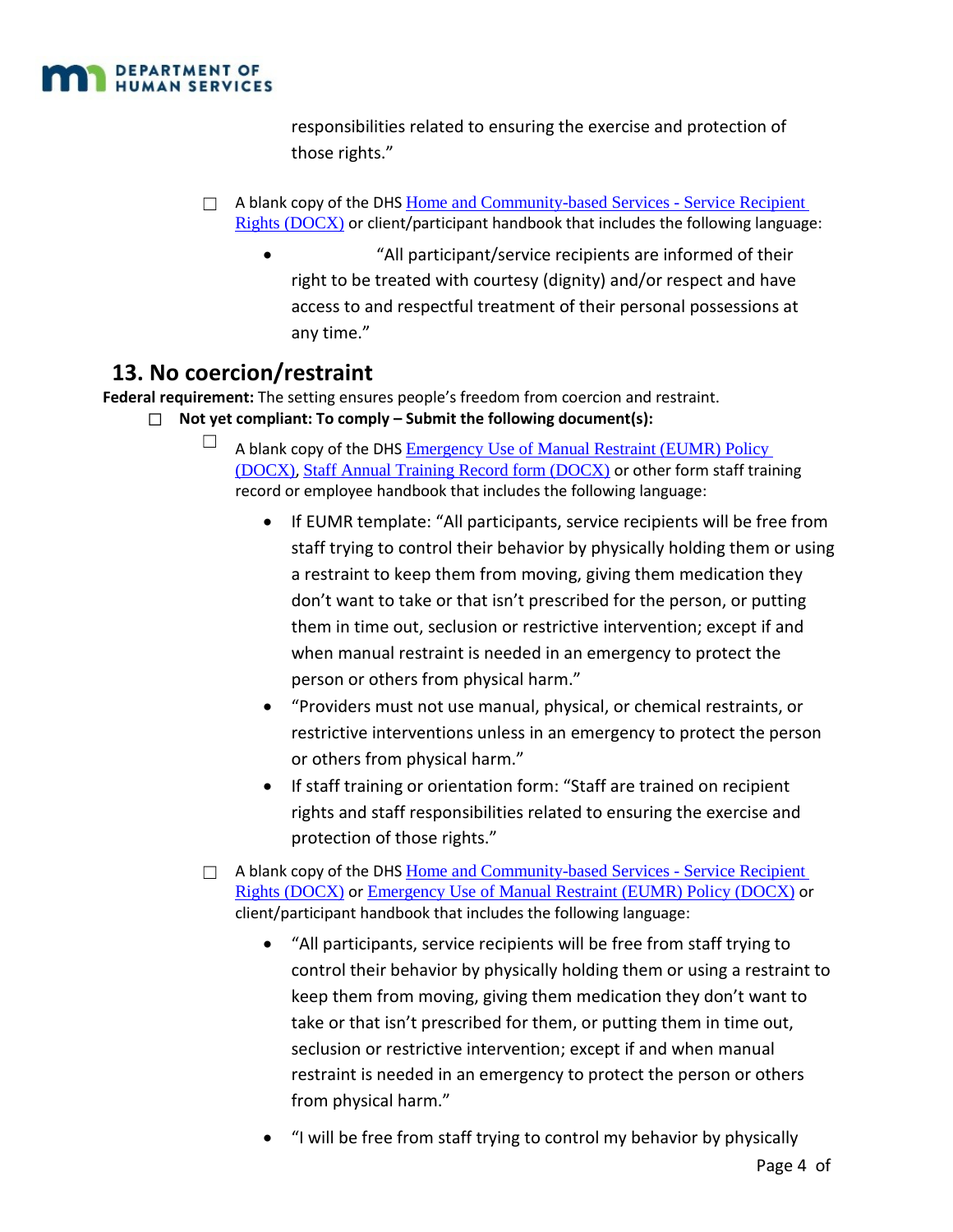

holding me or using a restraint to keep me from moving, giving me medication I don't want to take or that isn't prescribed for me, or putting me in time out, seclusion or restrictive intervention; except if and when manual restraint is needed in an emergency to protect me or others from physical harm."

# **14. Independent choices**

**Federal requirement:** The setting optimizes individual initiative, autonomy, and independence in making life choices, including daily schedule and with whom to interact.

- ☐ **Not yet compliant: To comply Submit the following document(s):**
	- $\Box$  A blank copy of the DHS [Staff Annual Training Record form \(DOCX\)](https://mn.gov/dhs/assets/245d-staff-annual-training-record-sample-document_tcm1053-297313.docx) or a staff training record or employee handbook indicating:
		- Staff are trained on the person's CSSP/CSSP Addendum.
	- $\Box$  A blank copy of the DHS  $45$ -Day Meeting Summary form (for new people)(DOCX) or a Progress Review Meeting Summary form, or other form that informs people how they will be supported in making their own life choices. Elements needed in supporting documentation:
		- "The scope of services to be provided to support the person's daily needs and activities include (list below):"
		- "Opportunities and supports will be provided to this person so they are fully included in the greater community, individually and in groups by (list below):"

## **18. Shared Programming**

☐ **This setting is a residential (home) setting that the provider also owns/operates multiple homes located on the same street or adjoining property and shares programming or activities with the other settings.**

To comply – Submit a 1-2 page document answering the following questions and include examples:

- $\Box$  Describe how often (on a weekly or daily basis?) and what type of programming or activities are shared. For example, do people that live in different homes or buildings dine or share meals, transportation, social recreation activities and outings together on a weekly or daily basis?
- $\Box$  Describe how opportunities are presented and available for people to interact with the broader community individually and in groups, as they desired? How often are people asked about their interest in activities in the community? How are people participating, as desired?